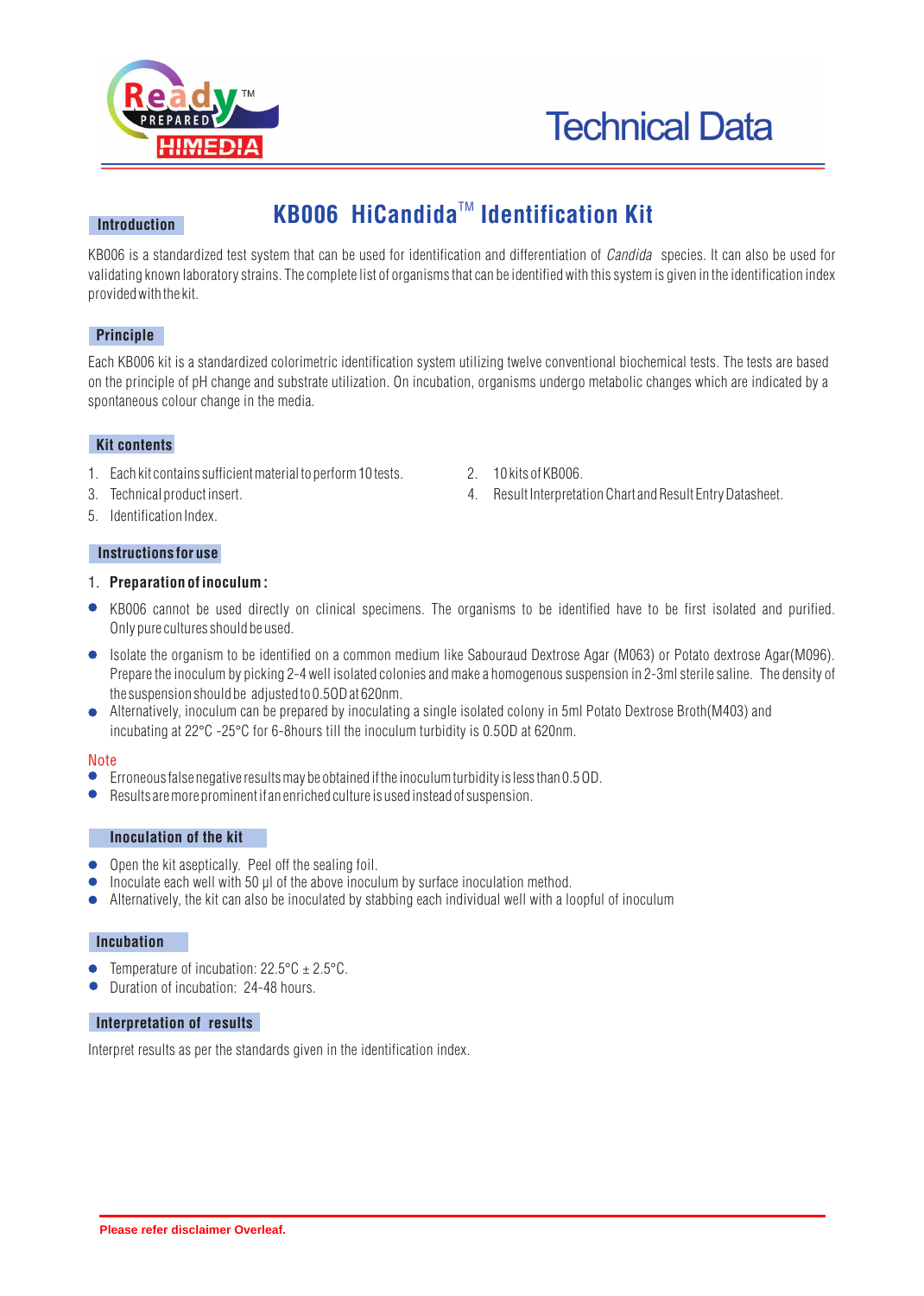| <b>Tests</b>        | Urease                   | Melibiose                        | Lactose                  | Maltose                  | Sucrose                  | Galactose                | Cellobiose               | Inositol                 | Xylose                   | <b>Dulcitol</b>          | Raffinose                | Trehalose                |
|---------------------|--------------------------|----------------------------------|--------------------------|--------------------------|--------------------------|--------------------------|--------------------------|--------------------------|--------------------------|--------------------------|--------------------------|--------------------------|
| Candida albicans    | $\overline{\phantom{a}}$ | $\overline{\phantom{a}}$         | $\overline{\phantom{a}}$ | $^+$                     | $^{+}$                   | $^{+}$                   | $\sim$                   | $\overline{\phantom{a}}$ | $^{+}$                   | $\overline{\phantom{a}}$ | $\overline{\phantom{a}}$ | $+$                      |
| Candida catenulata  | $\sim$                   | $\sim$                           | $\equiv$                 | $+$                      | $\overline{a}$           | $+$                      | ٠                        | $\overline{\phantom{a}}$ | $+$                      | $\overline{\phantom{a}}$ | $\overline{\phantom{a}}$ | $\overline{\phantom{a}}$ |
| C. dubliniensis     | $\overline{\phantom{a}}$ | $\overline{\phantom{a}}$         | $\overline{\phantom{a}}$ | $+$                      | $^{+}$                   | $+$                      | $\sim$                   | $\overline{\phantom{a}}$ | $+^*$                    | $\overline{\phantom{a}}$ | $\overline{\phantom{a}}$ | $+$                      |
| C. famata           | $\overline{\phantom{a}}$ | $+$                              | $+$                      | $+$                      | $+$ weak                 | $+$                      | $+$                      | $\overline{\phantom{a}}$ | $+$                      | $+^*$                    | $+$                      | $+$ weak                 |
| C. glabrata         | $\overline{\phantom{a}}$ | $\overline{\phantom{a}}$         | $\overline{\phantom{a}}$ | $+$                      | $\overline{\phantom{a}}$ | $\overline{\phantom{a}}$ | $\sim$                   | $\overline{\phantom{a}}$ | $\overline{\phantom{a}}$ | $\overline{\phantom{a}}$ | $\sim$                   | $+$                      |
| C. guilliermondii   | $\overline{\phantom{a}}$ | $\begin{array}{c} + \end{array}$ | $\overline{\phantom{a}}$ | $+$                      | $^{+}$                   | $+^*$                    | $+$                      | $\overline{\phantom{a}}$ | $+$                      | $^{+}$                   | $+$                      | $+$                      |
| C. ketyr            | $\sim$                   | $\overline{\phantom{a}}$         | $+^*$                    | $\overline{\phantom{a}}$ | $^{+}$                   | $+$                      | $+^*$                    | $\overline{\phantom{a}}$ | $+$ *                    | $\overline{\phantom{a}}$ | $+$                      | $\overline{\phantom{a}}$ |
| C. krusei           | $+^*$                    | $\overline{\phantom{a}}$         | $\overline{\phantom{0}}$ | $\overline{\phantom{a}}$ | ۰                        | $\overline{\phantom{a}}$ | ٠                        | $\overline{\phantom{a}}$ | $\overline{\phantom{a}}$ | $\overline{\phantom{a}}$ | $\overline{\phantom{0}}$ | $\overline{\phantom{a}}$ |
| C. lambica          | $\overline{\phantom{a}}$ | $\overline{\phantom{a}}$         | $\overline{\phantom{a}}$ | $\overline{\phantom{a}}$ | $\overline{\phantom{a}}$ | $\overline{\phantom{a}}$ | $\overline{\phantom{a}}$ | $\overline{\phantom{a}}$ | $+$                      | $\overline{\phantom{a}}$ | $\overline{\phantom{a}}$ | $\overline{\phantom{a}}$ |
| C. lipolytica       | $+$                      | $\overline{\phantom{a}}$         | ۰                        | $\overline{\phantom{a}}$ | $\overline{a}$           | $\overline{\phantom{a}}$ | ٠                        | $\overline{\phantom{a}}$ | $\overline{\phantom{a}}$ | $\overline{\phantom{a}}$ | $\overline{\phantom{a}}$ | $\overline{\phantom{a}}$ |
| C. Iusitaniae       | $\overline{\phantom{a}}$ | $\overline{\phantom{a}}$         | $\overline{\phantom{a}}$ | $+$                      | $+$                      | $+$                      | $+$                      | $\overline{\phantom{a}}$ | $^{+}$                   | $\overline{\phantom{a}}$ | $\overline{\phantom{a}}$ | $+$                      |
| C. parapsilosis     | ٠                        | $\overline{\phantom{a}}$         | $\overline{\phantom{a}}$ | $+$                      | $^{+}$                   | $\overline{\phantom{a}}$ | $\overline{\phantom{a}}$ | $\overline{\phantom{a}}$ | $+$                      | $\overline{\phantom{a}}$ | $\overline{\phantom{a}}$ | $\overline{\phantom{a}}$ |
| C. pintolopesii     | $\overline{\phantom{a}}$ | $\overline{\phantom{a}}$         | $\overline{\phantom{a}}$ | $\overline{\phantom{a}}$ | $\overline{\phantom{a}}$ | $\overline{\phantom{a}}$ | $\overline{\phantom{a}}$ | $\overline{\phantom{a}}$ | $\overline{\phantom{a}}$ | $\overline{\phantom{a}}$ | $\overline{\phantom{a}}$ | $\overline{\phantom{a}}$ |
| C. rugosa           | $\sim$                   | $\overline{\phantom{a}}$         | $\equiv$                 | $\overline{\phantom{a}}$ | $\overline{\phantom{a}}$ | $+$                      | $\sim$                   | $\sim$                   | $+^*$                    | $\overline{\phantom{a}}$ | $\overline{\phantom{a}}$ | $\overline{\phantom{a}}$ |
| C. tropicalis       | $\overline{\phantom{a}}$ | $\overline{\phantom{a}}$         | $\overline{\phantom{a}}$ | $+$                      | $+$                      | $+^*$                    | $+$                      | $\overline{\phantom{a}}$ | $+$                      | $\overline{\phantom{a}}$ | $\overline{\phantom{a}}$ | $+$ *                    |
| C. zeylanoides      | ٠                        | $\overline{\phantom{a}}$         | ٠                        | $\overline{\phantom{a}}$ | $\overline{\phantom{a}}$ | $\overline{\phantom{a}}$ | $\mathbb{L}^{\star}$     | $\sim$                   | ٠                        | $\overline{\phantom{a}}$ | $\overline{\phantom{a}}$ | $+$                      |
| C. pseudotropicalis | $\overline{\phantom{a}}$ | $\overline{\phantom{a}}$         | $+$                      | $\overline{\phantom{a}}$ | $^{+}$                   | $+$                      | $+$                      | $\overline{\phantom{a}}$ | $+^*$                    | Nd                       | $+$                      | $\overline{\phantom{m}}$ |
| C. stellatoides     | ۰                        |                                  | $\overline{\phantom{0}}$ | $+$                      |                          | $+$                      |                          | ٠                        | $+$                      | Nd                       | $\overline{\phantom{0}}$ | $+$ *                    |

Note : Based on % strains showing reactions following symbols have been assigned from laboratory results and standard references.

+ = Positive reaction (more than 90 %) - = Negative reaction

 $* =$  Strain variation.  $\blacksquare$  Nd  $=$  Not detected

# Result Interpretation Chart

| <b>Well</b><br>No. | <b>Test</b>     | <b>Principle</b>            | <b>Original Colour</b><br>of the medium | <b>Positive</b><br><b>Reaction</b> | <b>Negative</b><br>reaction |  |
|--------------------|-----------------|-----------------------------|-----------------------------------------|------------------------------------|-----------------------------|--|
|                    | Urease          | Detects Urease enzyme       | Orangish yellow                         | Pink                               | Orangish yellow             |  |
| $\overline{2}$     | Melibiose       | Melibiose utilization       | Pinkish Red / Red                       | Yellow                             | <b>Red / Pink</b>           |  |
| 3                  | Lactose         | Lactose utilization         | Pinkish Red / Red                       | Yellow                             | <b>Red / Pink</b>           |  |
| $\overline{4}$     | Maltose         | Maltose utilization         | Pinkish Red / Red                       | Yellow                             | Red / Pink                  |  |
| 5                  | Sucrose         | Sucrose utilization         | Pinkish Red / Red                       | Yellow                             | Red / Pink                  |  |
| 6                  | Galactose       | Galactose utilization       | Pinkish Red / Red                       | Yellow                             | Red / Pink                  |  |
| $\overline{7}$     | Cellobiose      | Cellobiose utilization      | Pinkish Red / Red                       | Yellow                             | Red / Pink                  |  |
| 8                  | Inositol        | Inositol utilization        | Pinkish Red / Red                       | Yellow                             | Red / Pink                  |  |
| 9                  | Xylose          | Xylose utilization          | Pinkish Red / Red                       | Yellow                             | Red / Pink                  |  |
| 10                 | <b>Dulcitol</b> | <b>Dulcitol utilization</b> | Pinkish Red / Red                       | Yellow                             | <b>Red / Pink</b>           |  |
| 11                 | Raffinose       | Raffinose utilization       | <b>Pinkish Red / Red</b>                | Yellow                             | Red / Pink                  |  |
| 12                 | Trehalose       | Trehalose utilization       | <b>Pinkish Red / Red</b>                | Yellow                             | <b>Red / Pink</b>           |  |